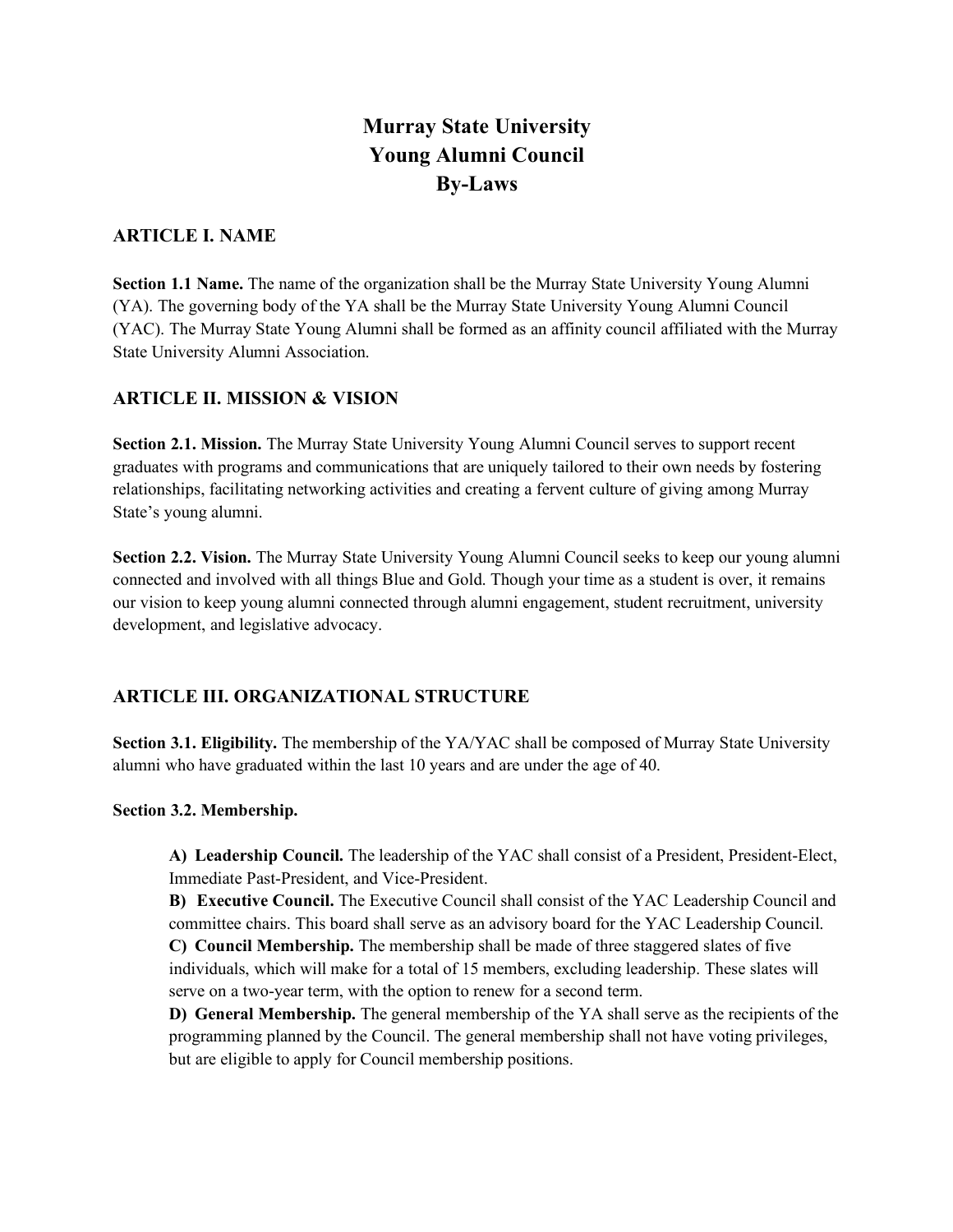**E) Local Chapters.** There shall be local chapters of the YA to provide programming near our general members year-round. Local chapters shall be affiliates of the YA and shall be coordinated through the YAC and Alumni Assoication.

**Section 3.3. Meetings.** The YAC must physically meet bi-annually on Murray State University's Campus. The dates of the meetings shall be selected by the Council, but must occur in the Fall and Spring semesters. Additional meetings may be called by the President, when necessary, by means of physical or virtual meetings.

**Section 3.4. Committees.** The committee structure of the YAC shall follow the "four pillars" of the Alumni Association: Alumni Engagement, Legislative Advocacy, Student Recruitment, and University Development. The committees shall develop programming pertinent to their respective purposes.

**A) Committee Chairmanships.** The committee chairs shall be selected annually by a majority vote of the council. All members, in a non-Leadership Council role, may be eligible to run for committee chair after serving one-year on the YAC.

**B) Committee Membership.** All members of the YAC shall serve on at least one committee, including Leadership Council members. There shall be no restrictions on the number of committees a member can serve.

**C) Meetings.** The committees must meet physically at least twice a year, coinciding with the biannual YAC meetings. However, they are encouraged to meet, either physically or virtually, as necessary throughout the year to coordinate programming for the organization.

**Section 3.5. Dues Structure.** The YA will charge membership dues, in addition to annual Alumni Association dues, to fund the endeavors of the organization. The dues will be voted upon annually at the first regularly scheduled meeting of the YAC. The dues shall be dispersed at the discretion of the council.

**A) Local Chapter Monies.** The local chapter monies shall be allocated, upon the designation of the general membership, to support local chapters of the YAC as needed or by request. These monies must be controlled by the Alumni Association, but shall go to fund programming provided by the member's local chapter. If the member does not participate in a local chapter, a local chapter does not exist, or the member neglects to designate a local chapter, the money shall be allocated for the main YA chapter.

**B) Administration of Fees.** All fee monies shall be maintained by the Alumni Association. The Vice-President must keep records of all incoming dues and the breakdown of funds.

**C) Development.** It shall be the goal of the YA to commit funds, at the discretion of the council, to development projects.

## **ARTICLE IV. MEMBERS**

**Section 4.1. General Powers.** All Council members shall have the ability to vote, propose amendments, and participate in committees. All Council members shall be given the opportunity to serve in committee chairmanships or executive leadership roles.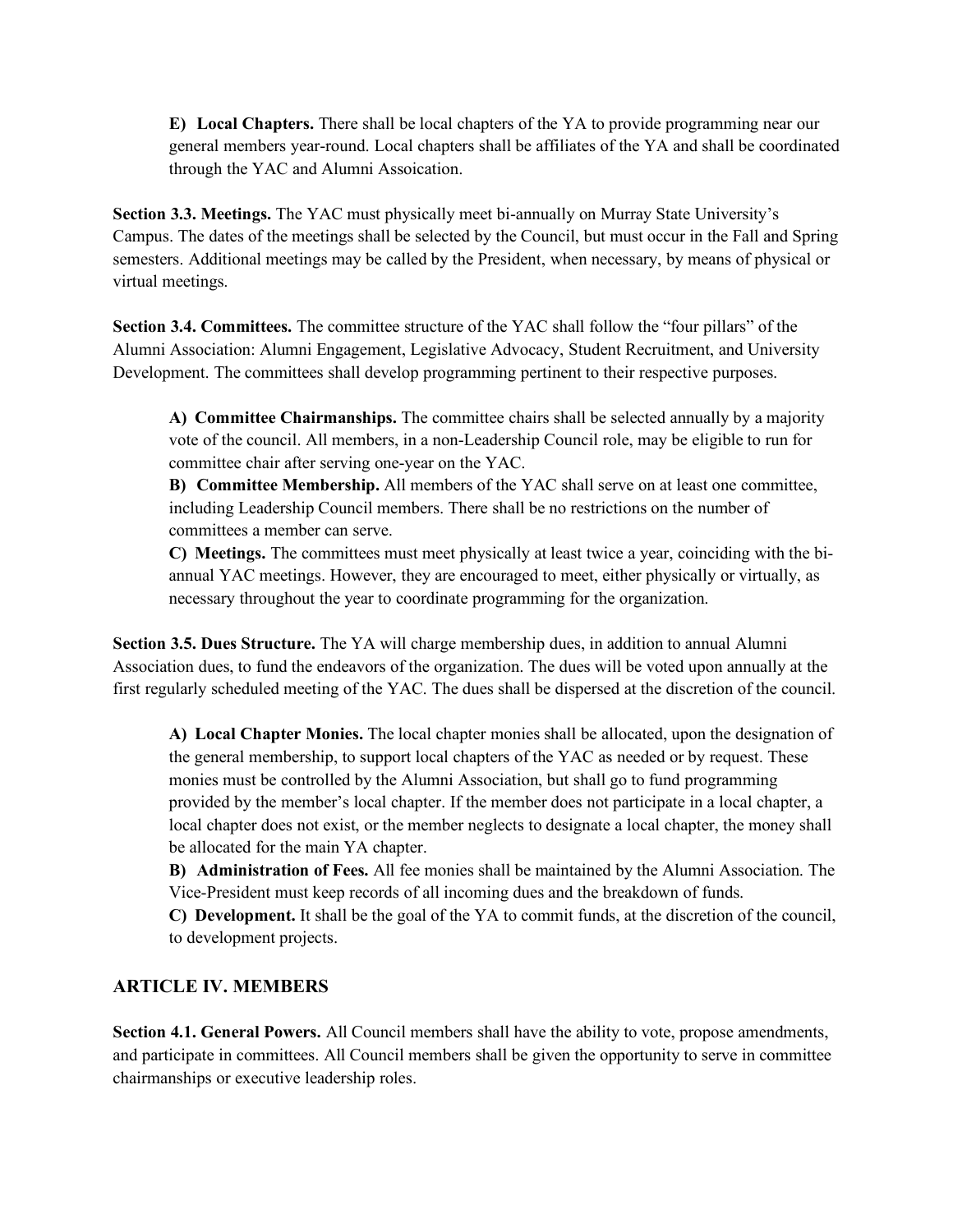**Section 4.2. Expectations.** Members of the Council must meet the following expectations during their term, neglecting to meet such duties could result in dismissal from YAC:

- **A)** Serve a minimum three-year term (beginning July 1)
- **B)** Be an annual dues-paid member of the Alumni Association & YA
- **C)** Attend two additional Alumni Association events throughout the year
- **D)** Support the Alumni Association in two of the following six opportunities each year:
	- **1.** Make any size gift to the alumni scholarship program
	- **2.** Purchase a ticket to the Distinguished Alumni Awards
	- **3.** Obtain Murray State University License Plate
	- **4.** Host/co-host an event with current/prospective MSU students as a recruitment/retention initiative
	- **5.** Volunteer to assist at an MSU Alumni Association event
	- **6.** An approved alternative by the YAC President

**Section 4.3. Responsibilities.** It shall be the responsibility of the Council member, to the best of their ability, to meet these Council member responsibilities. Blatant disregard for such responsibilities could result in their dismissal from Council.

**A)** Attend and participate in all scheduled board meetings (bi-annually)

**B)** Contribute to the development of young alumni programming with the Alumni Association

**C)** Stay up to date on Murray State news by reading alumni/university publications and campus newspapers

**D)** Join/follow official MSU social media channels

**E)** Be familiar with the programs and activities sponsored, organized, or coordinated by the Alumni Association

**F)** Be a positive and enthusiastic representative and spokesperson in your community for Murray State University and the Alumni Association

**G)** Assist in the identification and recruitment of new Young Alumni Council members

**H)** Maintain confidentiality with pertinent University information

**I)** Perform any additional tasks, as assigned by the President, Executive Board, or Committee Chair

S**ection 4.4. Meetings.** It shall be the duty of the council member to attend both on-campus meetings each year and to attend their respective special-called meetings. An excused absence may be granted by the YAC President, with prior notice. Excessive absences could result in dismissal from the Council.

**Section 4.5. Committees.** The council members shall belong to at least one YAC committee, as listed in Section 3.4. Members are permitted to join as many committees as interest them, but should not over commit themselves.

## **ARTICLE V. OFFICERS**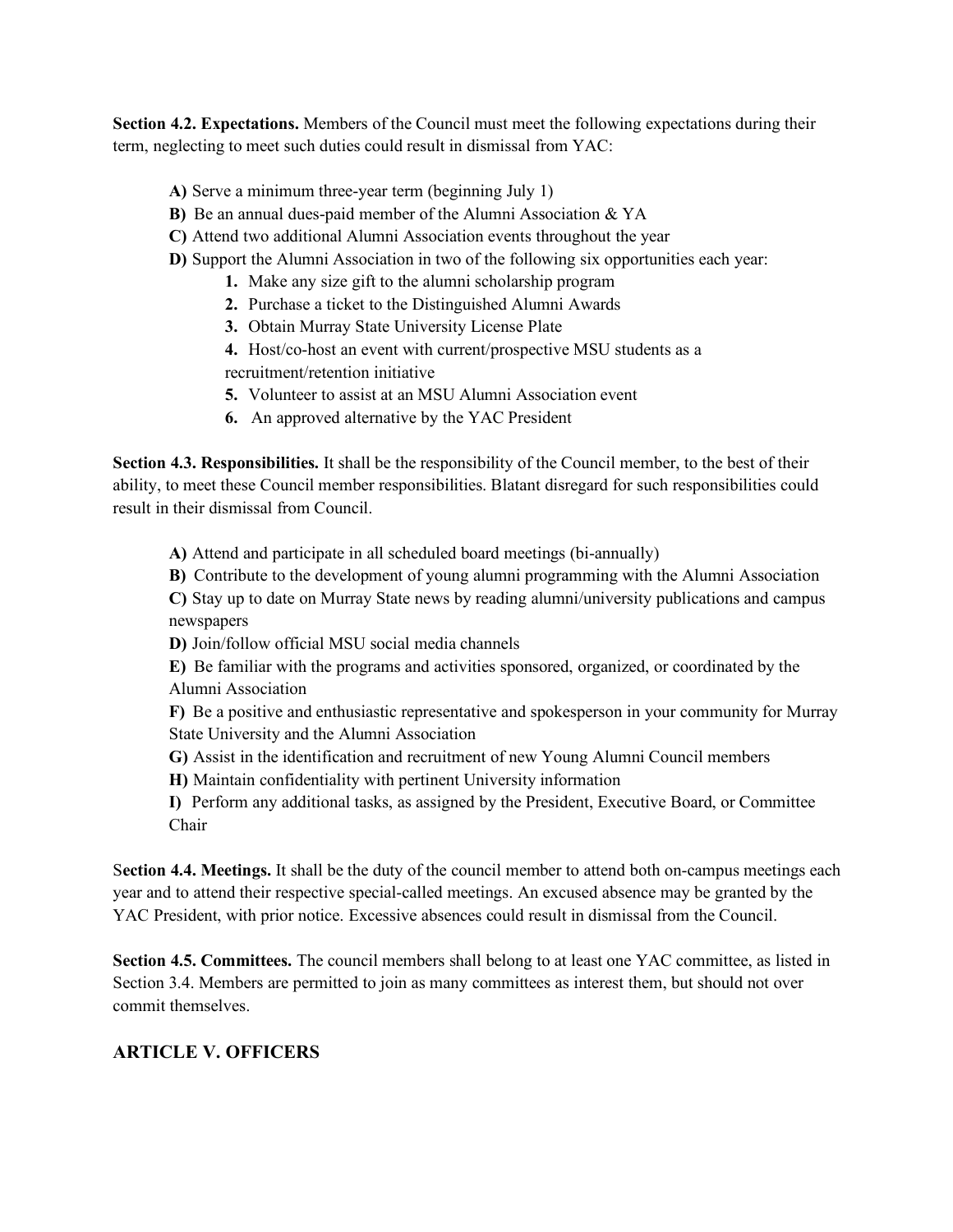**Section 5.1. Leadership Council.** The Leadership Council shall serve as the core group of leadership for the YAC. They shall set the goals, direct the organization, and support the Council. This group shall have the discretion to make decisions for the Council, when calling a meeting isn't practical. They shall also have the authority to appoint ad hoc committees or positions, which shall further the mission of the YAC. The Leadership board shall have the same general powers as the Council, with the exception of the President, who shall only vote in the event of a tie.

**A) Qualifications.** The Leadership Council shall consist of Council members in good standing, elected by a majority vote of the Council. Eligible members should have served at least one year on the council, prior to serving in a Leadership Council role.

**B) Terms.** The President-Elect, President, and Immediate Past-President shall serve one-year terms in their respective positions. Presidential members shall transition seamlessly into each position, upon the conclusion of their term. The Vice-President shall serve a three-year term, which shall coincide with a term on the Murray State University Alumni Association (MSUAA) Board of Governors.

#### **Section 5.2. President.**

#### **C) Responsibilities**

- **1.** Lead the organization and provide direction for the organization.
- **2.** Chair and facilitate all meetings of the YAC.
- **3.** Coordinate with Alumni Association Staff and MSUAA Board of Governors members on behalf of the YAC.

**4.** Work with Executive Council and general Council members to establish and reassess YAC mission, vision, values, strategic plan, and bylaws.

**5.** Find ways to improve the YAC program and engage more Young Alumni in the mission of MSU.

**6.** Take the initiative to activate members of YAC to engage fully with the council and University.

- **7.** Appoint nominees for mid-term vacancies to the Council for approval.
- **8.** Serve on all committees as a member.
- **9.** Assume duties not listed, that arise in the course of office.

## **Section 5.3. President-Elect.**

## **A) Responsibilities**

**1.** The president-elect serves as next in line to serve as president of YAC.

**2.** Work in coordination with the president to facilitate all YAC communication and meetings.

- **3.** Fulfill the president's duties in his/her absence.
- **4.** Coordinate with RYACs to provide guidance and have an understanding of the status of the Local Chapters.
- **5.** Serve on the Executive Council.
- **6.** Perform any additional tasks, as assigned by the President.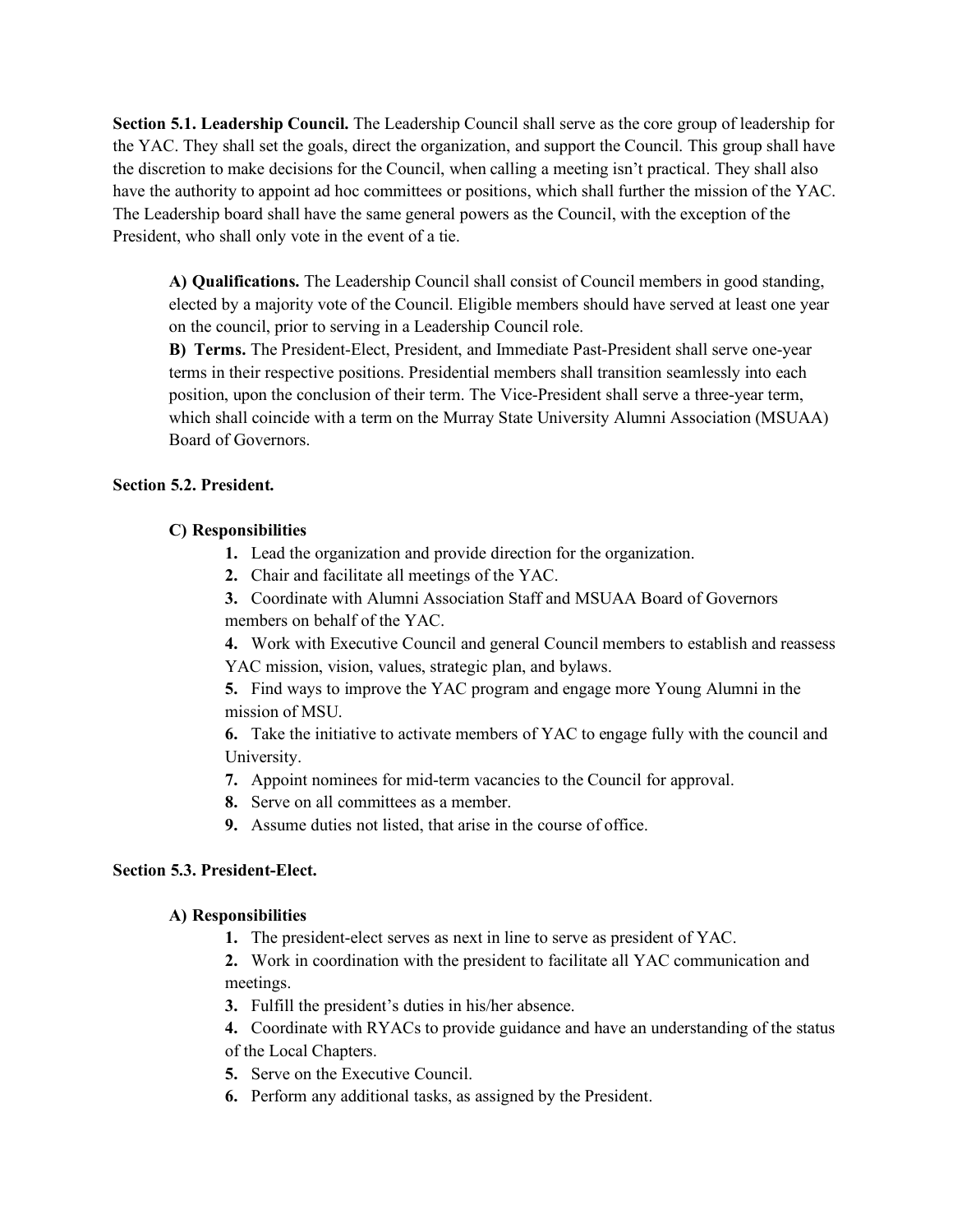#### **Section 5.4. Vice-President.**

#### **A) Responsibilities**

**1.** Represent the YA on the MSUAA Board of Governors

**2.** Keep accurate records of all YAC meetings and maintain correspondence of meeting minutes with YAC members.

**3.** Maintain financial records for the organization, in coordination with the Alumni Association staff.

**4.** Serve on the Executive Council.

**5.** Perform any additional tasks, as assigned by the President.

## **Section 5.5. Immediate Past-President.**

## **A) Responsibilities**

**1.** Serve as an advisory member to the Leadership Board, providing insights and guidance to the board.

- **2.** Serve on the Executive Council.
- **3.** Perform any additional tasks, as assigned by the President.

# **ARTICLE VI. LOCAL YOUNG ALUMNI COUNCILS**

**Section 6.1. Purpose.** The purpose of the Local Young Alumni Chapters shall be to engage YA members at a local level. Where there is a group of interested young alumni, there will be the option to charter a local YA chapter. The local chapters will provide opportunities to keep members engaged, recruit council members, provide programming locally, and to expand the presence of YA.

**Section 6.2. Composition.** The local chapters will be made up of general members of the Murray State Young Alumni. They will be expected to pay dues to the organization, as to help provide programing from the larger organization and to provide programming funds for their local chapter. The local chapters will have full autonomy to develop a leadership structure that works for their area and are encouraged to involve as many members as possible.

**Section 6.3. Regional Young Alumni Coordinator (RYAC).** The RYAC shall serve as the liaison between the local chapter and the YAC. They will be responsible for coordinating with the President-Elect on the activities of the local chapter, members interested in Council positions, and financial needs of the local chapter. This individual will work to create their own leadership team within the local chapter, to help plan programming and coordinate the group. The RYAC will have the ability to attend council meetings as an ex-officio member without voting powers. In the event of an absent Council member, the YAC President can substitute an RYAC as a proxy.

**Section 6.4**. **Formation.** If a local chapter would like to form, they must select an RYAC and submit the appropriate forms to the YAC. Upon the official recognition by the YAC, the local chapter will be able to request funding for local events and programming with approval from the YAC and through the